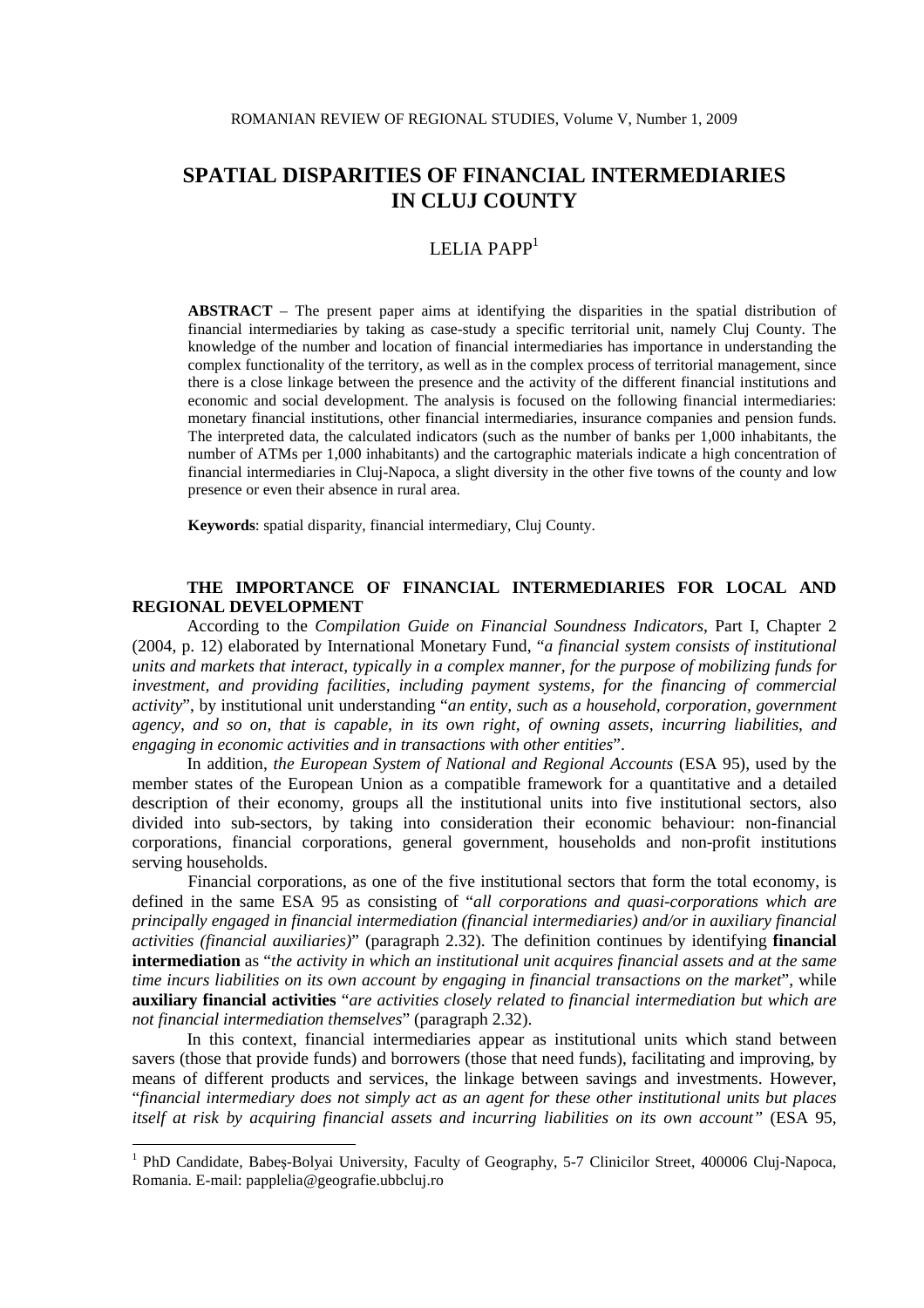paragraph 2.33), playing, therefore, an important role not only in distributing capital but also in transforming and managing risks.

 Given the crucial role financial capital plays in economic development, availability of financial products and services provided by the financial intermediaries represents an important factor, although not the only one, affecting economic development. In fact, there is a close interrelation: the development of financial institutions (financial intermediaries and securities market institutions) reflects an accumulation of financial capital on the basis of economic growth, while economic development is supported by the presence of the financial capital concentrated in different financial service providers.

As the Romanian financial system still relies mostly on the activity of financial intermediaries, especially credit institutions, an analysis of the spatial distribution of financial intermediaries, would represent another step in understanding the complex functionality of the territory. The results of the analysis, if correlated with economic and demographic variables such as personal income, population dispersion, financial behaviour of population and of economic agents, number and profile of economic agents, would facilitate a better understanding of the interrelation between the degree of population's access to financial services and the state of local economic development. Moreover, the number and the spatial distribution of financial intermediaries can represent another important indicator when analyzing the structure of relations established between neighbouring settlements, as well as the functional zones within a city.

## **APPROACH**

The present paper aims at identifying spatial disparities in the distribution of financial intermediaries in a specific territorial unit, namely Cluj County, the knowledge of the number and location of financial intermediaries having importance also in the complex process of territorial management. However, it should be mentioned from the very beginning the fact that positive effects on household welfare, as well as on economic agents' performance, eventually to the benefit of the economy in general, are not generated only by the simple territorial presence of financial institutions. Their existence must include effectiveness that implies quality, diversity and availability of financial products and services in order to meet different needs, to support the activity of entrepreneurs and to involve different segments of population. In other words, as it is stated in a World Bank Policy Report entitled *Finance for All? Policies and Pitfalls in Expanding Access*, "*it is important to distinguish between access to- the possibility to use- and actual use of financial services*" (p.2).

 The analysis has consisted in several interdependent steps: collecting data referring to the type, number and location of head offices, subsidiaries, branches and agencies by accessing the website of each credit institution, as well as the Register of Credit Institutions, the Register of Non-Bank Financial Institutions, the Register of National Securities Commission, the Register of Insurers and Insurance Brokers, the Register of Private Pension Funds and Administrators; correlating the data with field observations; processing the data; elaborating cartographic support seen as a useful instrument in the process of data interpretation; interpreting data and reporting the results.

## **DISPARITIES IN THE GEOGRAPHIC DISTRIBUTION OF FINANCIAL INTERMEDIARIES IN CLUJ COUNTY**

Three types of financial intermediation institutions are the subject of the present analysis, taking into consideration the ESA 95 and the current Romanian legislation: 1. Monetary financial institutions; 2. Other financial intermediaries; 3. Insurance companies and pension funds.

**1. Monetary financial institutions** are structured on two levels: the first institutional sector includes one entity, *the central bank* (the National Bank of Romania, with role in the monetary and currency policy, as well as in banking authorization and prudential surveillance), while the second institutional sector includes *the credit institutions*, defined as undertakings whose business is to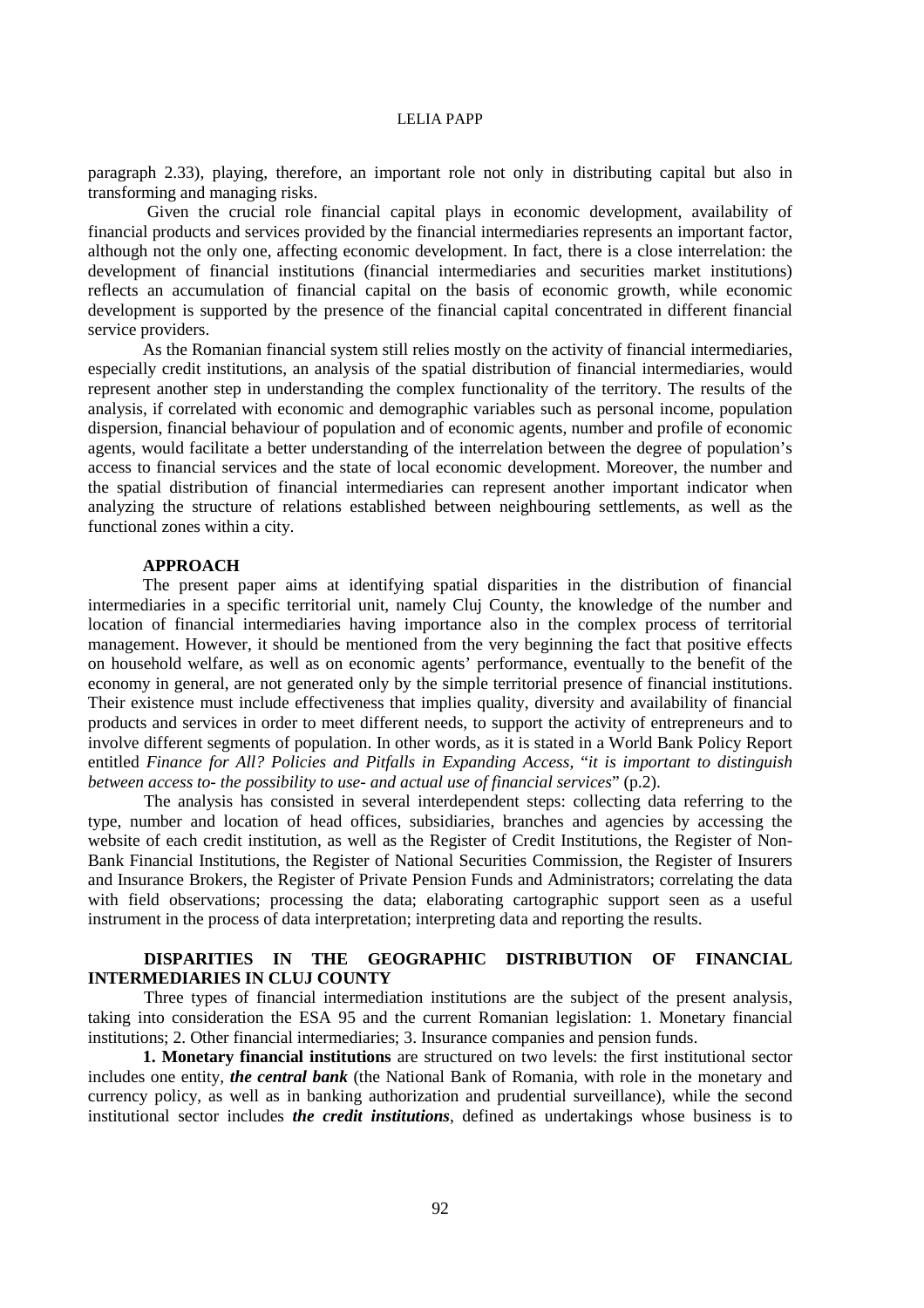receive deposits or other repayable funds from the public and to granting credits for its own account<sup>2</sup> (*banks*, *credit cooperative organizations*, *savings and loan banks for housing*, *mortgage loan banks*) or which issue means of payment in the form of electronic money (*electronic money institutions*) 3 . This two-tier banking system was created in 1991.

In Cluj County, the National Bank of Romania is represented by one subsidiary of the first degree situated in the county seat, namely the city of Cluj Napoca, with role in supporting the head office in coordinating and supervising the good functioning of the regional banking system.

As far as the credit institutions are concerned, they are by far the most important intermediaries between the capital-holders and the capital-borrowers in Cluj County, situation in accord with the reality existent at the national level. Their importance resides in their function of collecting, transforming and re-distributing capital, making available their services both for individual consumers and for small and medium-sized enterprises, with limited access on the capital market, as well as in their function of being the main distribution channel in implementing the monetary policy.

Generally, a credit institution adopts a territorial penetration model depending on its interest, either the corporation segment or the retail segment. However, since banks obtain most part of their profits from the retail segment, a recent tendency of giving more importance to the retail client could be noticed even in the case of credit institutions centred on the relation with the great corporations. This situation involves a much closer approach to the potential client. Therefore, having as motto "*We will be where you are*", many of the credit institutions have expended their network of branches, subsidiaries and agencies, especially after the year 2000.

In this context, in the recent years, Cluj County has faced a real "avalanche" of bank subsidiaries and agencies, yet not sufficient. Concentrations appear in all the towns of the county, but especially in Cluj-Napoca, a real bank attractor due to its great social and economic potential (Figure 1), concentrating 62.6% of the total number of banks (including head offices, branches, subsidiaries and agencies) existent at the county level, in the context in which it also concentrates 44.6% of the total county population and 69.2% of the total number of companies (according to 2008 data). In addition, an important aspect is represented by the great diversity of credit institutions, out of the 43 credit institutions present at national level, 34 are present in Cluj-Napoca (30 commercial banks, 3 savings and loan banks for housing, with the observation that Raiffeisen Banca pentru Locuinte S.A. is found in full process of taking over HVB Banca pentru Locuinte S.A., and the credit cooperative organizations affiliated to CREDITCOOP Central Cooperative Bank).

The other five towns of the county (Turda, Dej, Câmpia Turzii, Gherla and Huedin) concentrate together  $22.3\%$  of the total number of banks  $(8.8\%, 4.6\%, 3.6\%, 3.3\%$  and  $2.0\%$ . respectively), meanwhile, the rural area seems to represent a slight attractive area as regards the penetration of bank branches, subsidiaries and agencies, concentrating only 15.1% of the total number of banks, in the context in which 33.1% of the county population lives in the rural area and 13.4% of the total number of companies activate in the rural environment (Figure 1).

The competition at county level, as regards the number of subsidiaries and agencies, is carried between the most profitable banks of the Romanian banking system, according to the data regarding the net profit in 2008: *BRD* (The Romanian Bank for Development) - *Groupe Société Générale* (with 57 subsidiaries and agencies at county level, 63.2% of them in Cluj-Napoca, the second bank as regards the net profit in 2008, namely 367.6 million euros), closely followed by Banca *Transilvania* (with 52 subsidiaries and agencies at county level, 69.2% in Cluj-Napoca, the forth as regards the net profit in 2008 of 108.2 million euros), the only bank having its head office in Cluj-Napoca, also included by *The Banker* magazine in "Top 1,000 World Banks 2007", where it occupies the 847<sup>th</sup> position. *CEC Bank*, formerly Casa de Economii și Consemnațiuni until 2005(The Romanian Savings Bank), has a different pattern, being the only bank in Cluj County that penetrates into the rural area

 2 According to *Government Emergency Ordinance No. 99 of 6 December 2006 on Credit Institutions and Capital Adequacy*, PART I, TITLE I, CHAPTER I, Section 2, Art. 7, Paragraph 10.

<sup>3</sup> According to *Government Emergency Ordinance No. 99 of 6 December 2006 on Credit Institutions and Capital Adequacy*, PART I, TITLE I, CHAPTER I, Section 1, Art. 3.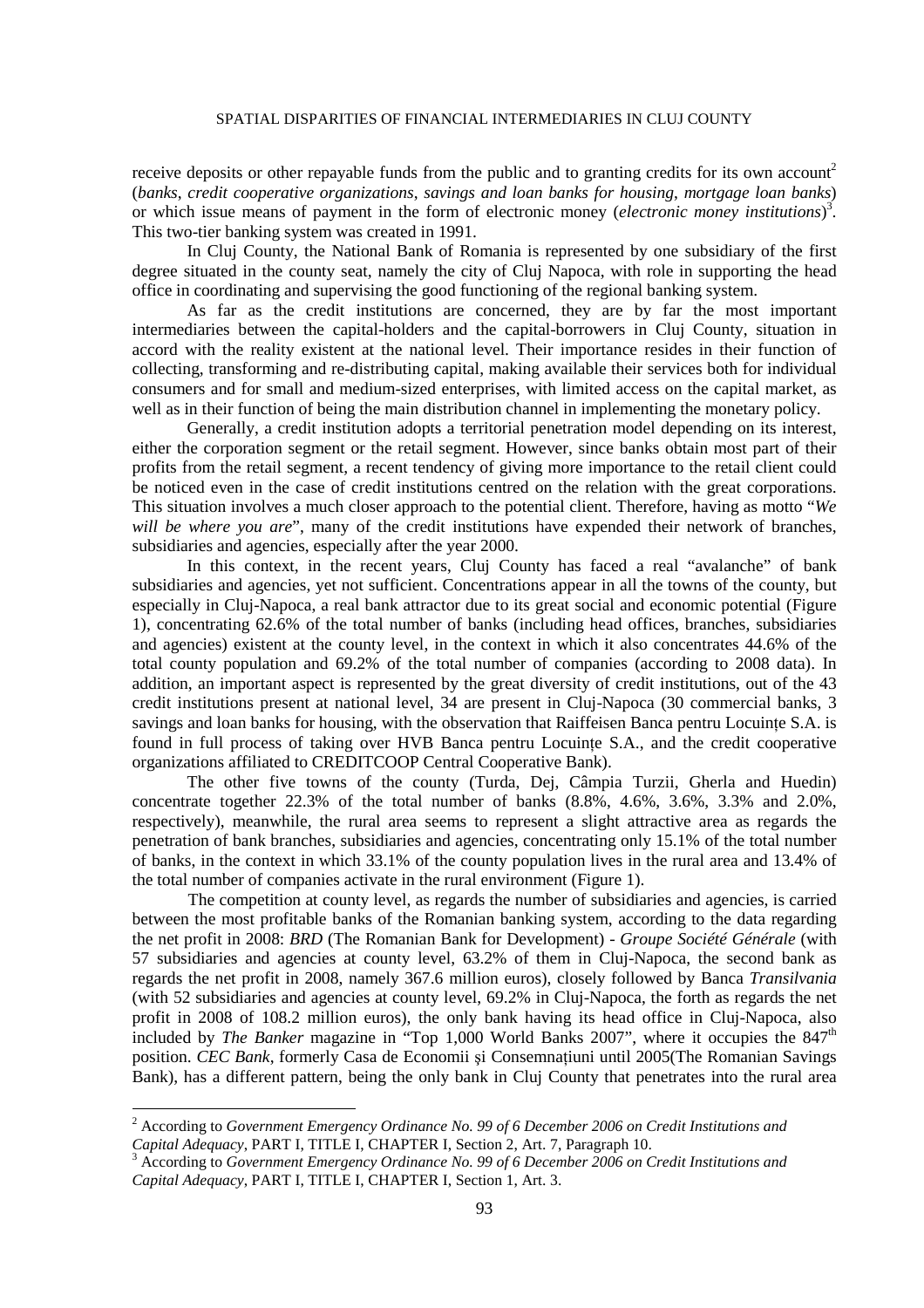more than it does into the urban due to its relict building infrastructure, widespread during the Communist period (33 subsidiaries and agencies, 24.2% in Cluj-Napoca and 57.6% in rural area). BCR (The Romanian Commercial Bank) – *Erste*, the most profitable bank in Romania in 2008 (541 million euros) has developed a network of subsidiaries and agencies, out of which 63.6% are in Cluj-Napoca, while Raiffeisen Bank, the third bank as regards the net profit, although with the same number of subsidiaries and agencies, registers a greater concentration in the urban area (95.2%, out of which 61.9% in Cluj-Napoca).



**Figure 1.** Number of banks (including head offices, branches, subsidiaries and agencies) per administrative-territorial unit in Cluj County (March 2009).

Along with the commercial and the savings and loan banks for housing, the credit cooperative organizations in the CREDITCOOP network have as main aim the supply of banking services both for the cooperative members and for the juridical and physical persons.

| No.             | Credit cooperative banks affiliated to<br><b>CREDITCOOP Central Cooperative Bank</b> | apo<br>'ਥੋਂ | Gherla | <b>Huedin</b> | $_{\alpha}$ |
|-----------------|--------------------------------------------------------------------------------------|-------------|--------|---------------|-------------|
|                 | ALIANTA COOPERATIVA DE CREDIT CLUJ-NAPOCA                                            |             |        |               |             |
| 2.              | ARDEALUL COOPERATIVA DE CREDIT CLUJ-NAPOCA                                           |             |        |               |             |
| 3.              | CRISUL COOPERATIVA DE CREDIT HUEDIN                                                  |             |        |               |             |
| $\mathcal{A}$ . | ÎNFRĂȚIREA COOPERATIVA DE CREDIT GHERLA                                              |             |        |               |             |
|                 | ÎNFRĂȚIREA COOPERATIVA DE CREDIT TURDA                                               |             |        |               |             |
| 6.              | MIHAI EMINESCU COOPERATIVA DE CREDIT GILĂU                                           |             |        |               |             |
|                 | TOTAL                                                                                |             |        |               |             |

Table 1. Credit cooperative banks affiliated to CREDITCOOP Central Cooperative Bank.

(Source of data: CREDITCOOP Central Cooperative Bank, http://www.creditcoop.ro/cooperative1.php, adapted)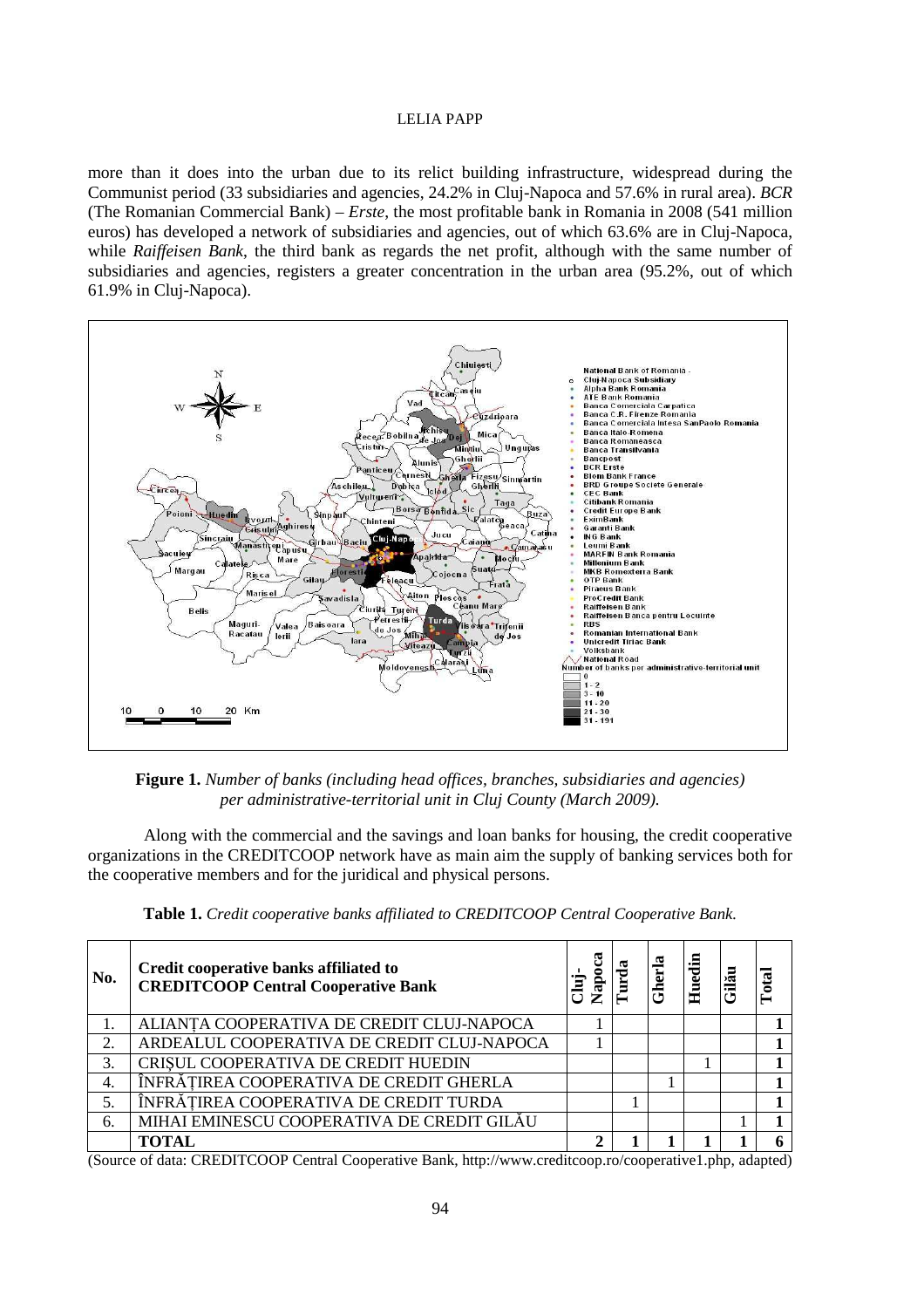After the great restructuring of 2004, out of the 17 credit cooperatives only six credit cooperative banks affiliated to CREDITCOOP Central Cooperative Bank continue to be active (Table 1), as well as a CREDITCOOP Agency in Cluj-Napoca. The only rural cooperative bank is situated in Gilău, but the respective locality is found anyway under the direct influence of Cluj-Napoca.

 A detailed analysis, taking Cluj-Napoca as study case, indicates the following general tendencies of bank expansion:

 - the cost factor has imposed the development of small offices, with few personnel and functionally flexible, to offer the entire range of financial products and services;

- a functional renewal of the buildings situated on the city thoroughfares, with the transformation of a series of food and clothing shops, situated on the ground floor, into small bank subsidiaries and agencies of proximity, situation peculiar to the intensely populated and circulated areas such as the city core and the core of the main districts (Mărăşti, Mănăştur), with the creation of several clusters on the main east-west transport axis (Figure 2);

- development of sale points in the main commercial centres of the city (Iulius Mall, Real, Kaufland), offering greater accessibility and rapid services. Such a commercial centre (Polus Center), migrated at the periphery of the city, on the administrative territory of the commune of Floreşti, has totally modified all the indicators taken into consideration (number of banks per territorialadministrative unit, number of banks per 1,000 inhabitants, number of ATMs per 1,000 inhabitants), ranking the commune above the city of Cluj-Napoca (Figures 3 and 4). Sheltering six agencies, Polus Center covers mostly the financial necessities of the urban population attracted by shopping, rather than the demand of the resident population;

- lack of bank subsidiaries or agencies in the newly declared districts, situated in the south periphery of the city (Sopor, Borhanci, Becaş, Bună Ziua, Făget, Europa), forcing the medium and high-income residents to access the financial services in the city core;

- lack of bank subsidiaries or agencies in the industrial area (Zona industrială), as well as in Plopilor district, with mainly residential and recreational function, and Bulgaria, with mainly residential and industrial function, without a well-defined status as districts.



**Figure 2.** *Number and distribution of banks per districts in Cluj-Napoca (March 2009).*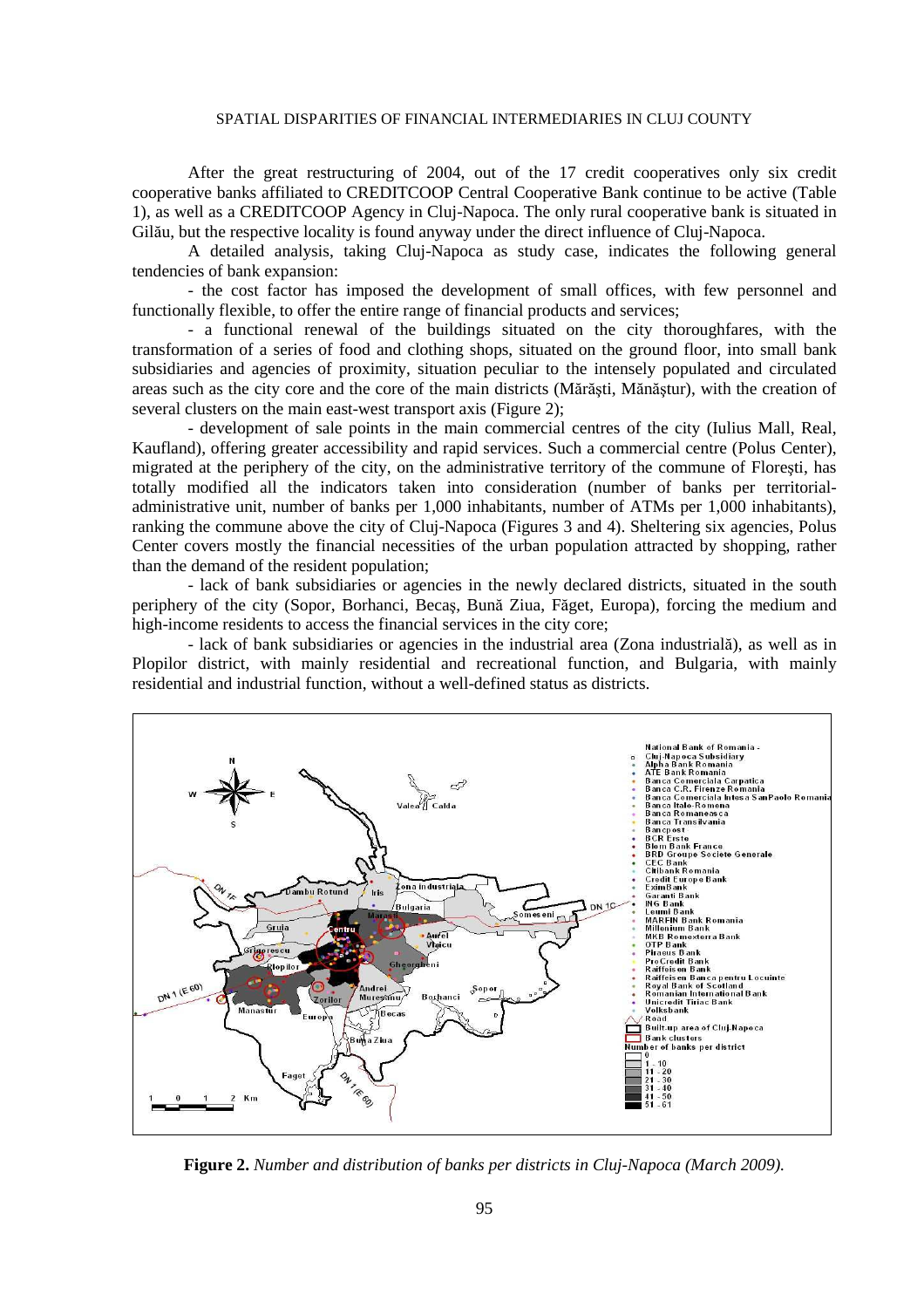As regards the density of banking branches, calculated as the number of banks (subsidiaries, branches, agencies) per 1,000 inhabitants, Cluj County is situated above the national average (0.25‰), with a density of 0.44‰, due to the high values registered in the urban area (0.56‰, which also means around 1,786 inhabitants per banking branch). In rural areas, the average density is 0.20‰ (around 4.985 inhabitants per banking branch). However, the communes situated around the towns, as well as the communes which have gained in time central functions (such as Mociu, Iara, etc.) are privileged (Figure 3). It must also be taken into consideration that almost 63% of the total number of communes does not have direct access to financial services. This situation can be explained by the high operating costs, especially in the mountainous and remote areas, with dispersed, low-income population, whose income is used for daily living expenses and not for savings. Even in the recent context, of intense transnational migration for work, the remittances have not been closely related to savings, but to consumption and household investments, and rarely to productive investment. Instead, the expansion of the network of money transfer service providers (Western Union and MoneyGram) can be noticed even in rural environment through the intermediation of the agent banks (Table 2).

| No. | <b>Money</b><br>transfer<br>service<br>providers | Cluj-Napoca | Turda | Dej | 词<br>Ξ<br>┶<br>ampia | ria<br><b>Ghei</b> | Huedin | Florești | Baciu | Gilău | Apahida | Iara | ដ<br>Vitea<br><b>Mihai</b> | ghireșu<br>⋖ | ω<br>Mar<br>eanu | Mociu | 80<br>➡<br>$\bullet$<br>ರ<br>ritenii | ureni<br>⊨ | $\mathbf{a}\mathbf{g}\mathbf{a}$ | Total |
|-----|--------------------------------------------------|-------------|-------|-----|----------------------|--------------------|--------|----------|-------|-------|---------|------|----------------------------|--------------|------------------|-------|--------------------------------------|------------|----------------------------------|-------|
|     | Western<br>Union                                 | 26          | 19    | 11  | 9                    |                    | 6      | 6        | 3     | 3     | ◠       | ◠    | σ                          |              |                  |       |                                      |            |                                  | 104   |
| 2.  | MoneyGram                                        | 33          |       | 2   |                      |                    |        |          |       |       |         |      |                            |              |                  |       |                                      |            |                                  | 47    |

**Table 2.** *Money transfer service providers in Cluj County (March 2009).* 

 The development of different means for supplying financial services (via the Internetelectronic finance, via the phone- phone finance, through automated teller machines, automated payment systems, etc.) is meant to increase the access of population to financial services even in the context of a reduced network of bank branches and agencies. This is the situation of a series of countries, which do not feel the necessity of an extended number of bank branches, having instead a high density of ATMs, and, nevertheless, a high percentage of population with access to financial services: Portugal (demographic branch penetration of 51.58, demographic ATM penetration of 109.09, and 84 percent of adult population with access to an account with a financial intermediary), Belgium (53.15, 67.09 and 97%, respectively), Slovenia (2.19, 66.14 and 97%, respectively), etc. According to the same World Bank Report, "*Finance for All*", Romania is last among the European Union member states, with only 23% of adult population with access to an account with a financial intermediary, 13.76 branches per 100,000 people and a 12.47 ATMs per 100,000 people (pp.190-196).

 At the level of Cluj County, the density of ATMs (number of ATMs per 1,000 inhabitants) is relatively high, 0.59 (about 1,696 inhabitants per ATM), with differences between the situation in the urban area (0.78 of ATM per 1,000 inhabitants, or 1,281 of inhabitants per ATM), Cluj-Napoca being a special case (0.86 and 1,152, respectively), and the rural area (0.2 and 4,879, respectively). However, while a correspondence between the presence of bank agencies and of ATMs can be observed in rural areas (with the exception of Băisoara and Jucu- ATM without agency, Chiuiesti and Taga- agency without ATM, and Mihai Viteazu, situated in the immediate proximity of the town of Turda, under its direct urban influence- one agency and three ATMs), in all the six towns of the county, the density of ATMs is higher than the density of banking agencies (Figures 3 and 4), reflecting a higher degree of interest in the urban financial potential.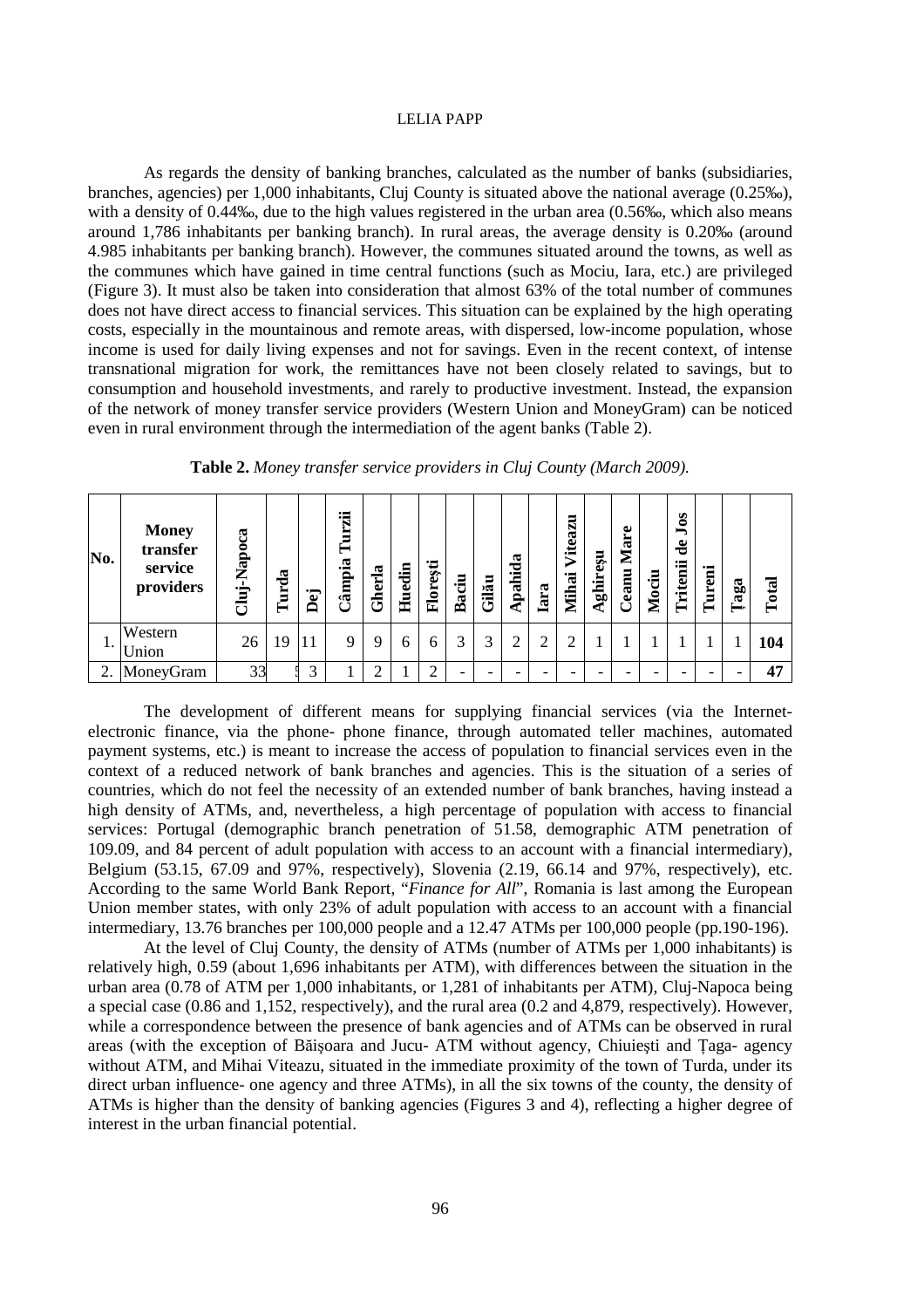

**Figure 3.** *Number of banks (including head offices, branches, subsidiaries and agencies) per 1,000 inhabitants in Cluj County (March 2009).* 



**Figure 4.** *Number of ATMs per 1,000 inhabitants in Cluj County (March 2009).*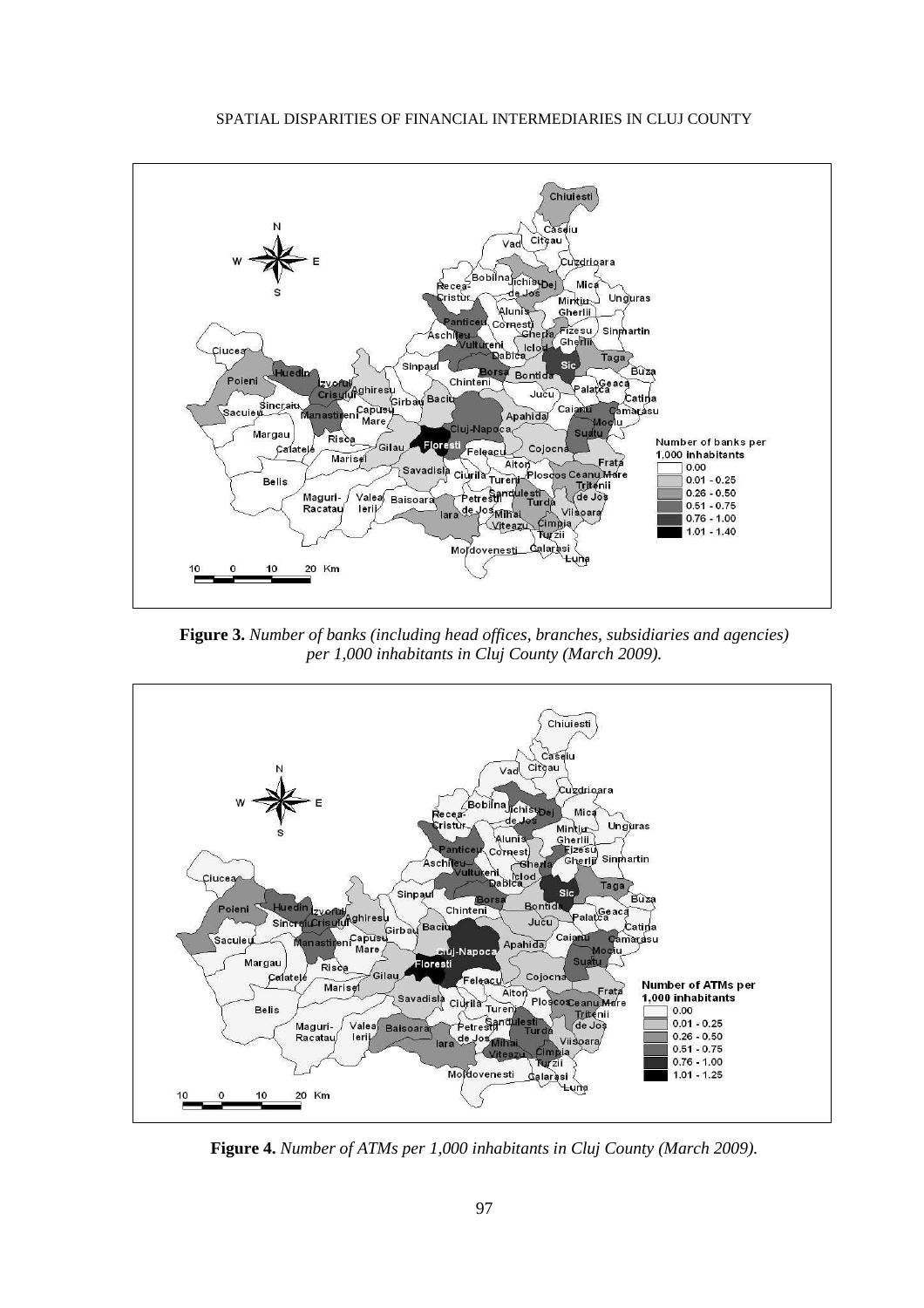The present economic crisis felt at global level raises the issue of reconsidering the so far intensive spatial expansion. Although some of the banks intend to continue the opening of new agencies (BCR), others consider prudence as primordial, taking into account the possibility of cost reduction. At the same time, a change towards attracting deposits rather than granting credits seems to be the trend for the current year. Nevertheless, credit institutions continue to be seen as essential for local economic development acting as intermediaries between the European Investment Bank and the small and medium enterprises as well, with role in taking over the financing proceeding from the European Investment Bank and distributing it to the small and medium enterprises in need, intermediation necessary especially in the present economic context (the case of BCR, Banca Transilvania and others).

**2. Other financial intermediaries** include financial societies and quasi-societies whose main function consist in providing financial intermediation services, by incurring liabilities in forms other than currency, deposits and/or close substitutes for deposits from institutional units other than monetary financial institutions, or insurance technical reserves (*ESA 95*, paragraph 2.53). Their importance within the Romanian financial system is continuously increasing, yet, they are mostly concentrated in urban areas.

 While all the *investment funds and investment societies* in Cluj County (9 open investment funds and 1 investment society) are exclusively situated in the county seat, the *non-bank financial institutions* are more disseminated into the territory. Lately, they have become an important segment of financial intermediation, acting as a competitive alternative to credit institutions as regards the financing of the population and of the entrepreneurs. The non-bank financial institutions are entities performing lending activities such as *granting consumer credits*, *mortgage credits*, *micro-credits*, *realestate credits*, *financing of commercial transactions*, *factoring*, *discount*, *forfeiting operations*; *financial leasing*; *issuing of guarantees and assuming commitments, including credit guarantee*; *granting of credits in exchange of goods for safekeeping*, i.e. pledging via pawnshops; *granting of credits to members of non-profit-making associations based on free will of employees/pensioners in order to grant their members financial support*, i.e. mutual benefit societies; *other lending forms in the*  nature of credits<sup>4</sup>, and whose financing sources arise from own resources or resources borrowed from credit institutions, from other financial institutions, or, as the case may be, from other sources provided for by special laws<sup>5</sup>.

 From this perspective, the non-bank financial institutions present a considerable importance for social and economic development, being more accessible and closer to the population, responding to a great variety of demands and representing one of the main channels for absorbing and allocating the European funds (the case of micro finance institutions). Moreover, with view to assuring the financial stability, the National Bank of Romania is responsible for monitoring the non-bank financial institutions included in the *General Register*, for the prudential surveillance of the ones included in the *Special Register* and for taking into evidence the ones in the *Register of Evidence*.

 According to the *General Register of Non-Bank Financial Institutions* (January 19, 2009), there are 16 non-bank financial institutions in Cluj County, monitored by the National Bank of Romania: Imocredit IFN S.A. (mortgage credits), Microimo IFN S.A. (micro-credits), both of them activating in Cluj-Napoca, 7 financial leasing institutions in Cluj-Napoca and one in Gherla, 5 multiple crediting institutions in Cluj-Napoca and one in the commune of Apahida (Sky Motors IFN S.A. granting consumer credits, mortgage credits and financial leasing), the last as a proof of the dynamics in real estate and in automotive sales registered by Apahida under the impulse generated by its immediate proximity to Cluj-Napoca.

 4 According to *Government Ordinance No. 28 of 26 January 2006 governing certain financial and fiscal measures*, PART I, TITLE I, CHAPTER I, Section 4, Article 7, Paragraph 1.

<sup>5</sup> According to *Government Ordinance No. 28 of 26 January 2006 governing certain financial and fiscal measures*, PART I, TITLE I, CHAPTER I, Section 2, Article 4, Paragraph a).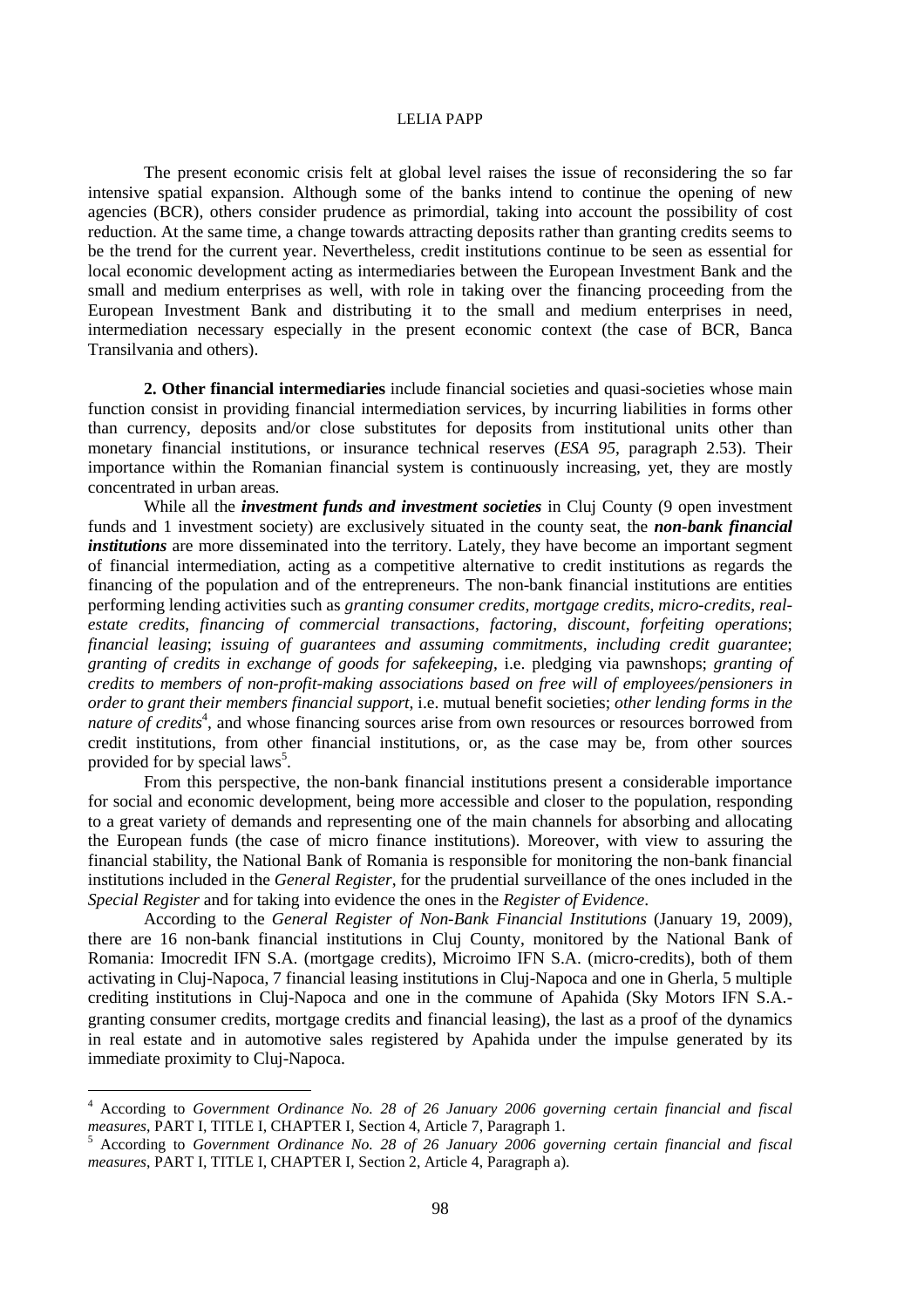The *Special Register of Non-Bank Financial Institutions* (January 19, 2009), includes the following: Imocredit IFN S.A. (mortgage credits), BT Leasing Transilvania IFN S.A. (financial leasing), Ralfi IFN S.A. and Capa Finance IFN S.A. (multiple crediting institutions), all of them having their offices in Cluj-Napoca.

 The non-bank financial institutions included in the *Register of Evidence of Non-Bank Financial Institutions* (January 19, 2009) are represented by the mutual benefit societies, the easiest solution for getting finance in the general context of hash crediting conditions, well represented in the urban area (67 in Cluj-Napoca out of the total number of 87) and only one in rural environment (the Mutual Benefit Society of Employees and Pensioners of Mintiu Gherlii). There are 64 pawnshops, 42 being situated in Cluj-Napoca, 13 in Turda, 8 in Gherla and only one in the rural area (in Vâlcele).

*The financial investment service societies* are all concentrated in Cluj-Napoca (according to *the Register of National Securities Commission*): BT Securities, Interdealer Capital Invest, Target Capital, STK Trading and Broker S.A., the last one in great financial difficulties.

*Financial holdings*, defined a financial institutions whose branches are either exclusively or mainly credit institutions or financial institutions, and at least one of the branches is credit institution<sup>6</sup>, are also clustered only in Cluj-Napoca, due to their great complexity.

**3. Insurance companies and pension funds** contain all non-monetary financial corporations and quasi-corporations which are principally engaged in financial intermediation as the consequence of the pooling of risks (*ESA 95*, paragraph 2.60). Since the main liabilities of these institutions are insurance technical reserves and the counterparts of the reserves are investments by the insurance corporations and pension funds, these institutions are considered financial intermediaries (*ESA 95*, paragraph 2.35).

*Insurance and re-insurance societies* have recently attracted an increasingly number of clients. However, unlike other financial intermediaries, they are not constrained to increasing the territorial expansion of their branches since they mostly activate through the agency of insurance agents who answer the clients' demand by concluding insurance policies without being forced to appeal to the building of the respective insurance institution.

 According to the *Register of insurers and insurance brokers*, there are a high number of insurance and re-insurance societies in Cluj County. Yet, the number of branches is more reduced than in the case of credit institutions (Table 3), the autochthonous insurance societies having the most expanded network (BT Asigurări Transilvania S.A and Asigurare Reasigurare ARDAF S.A., the latter having its head office moved to Bucharest).

| No. | <b>Branches of insurance and</b><br>re-insurance societies | Napoca<br>Ė | urda | .<br>Ō<br>≏ | Gherla | Huedin | Câmpia<br>Turzii | Gilău | $\Gamma$ otal |
|-----|------------------------------------------------------------|-------------|------|-------------|--------|--------|------------------|-------|---------------|
|     | ABC ASIGURĂRI-REASIGURĂRI                                  | 3           |      |             |        |        |                  |       |               |
| 2.  | AEGON ASIGURĂRI DE VIAȚĂ S.A.                              |             |      |             |        |        |                  |       |               |
| 3.  | AIG LIFE ASIGURĂRI ROMÂNIA S.A.                            |             |      |             |        |        |                  |       |               |
| 4.  | ALLIANZ-ȚIRIAC ASIGURĂRI S.A.                              |             |      |             |        |        |                  |       | q             |
| 5.  | ASIBAN S.A.                                                | 4           |      |             |        |        |                  |       |               |
| 6.  | ASIGURARE REASIGURARE ARDAF S.A.                           | 10          |      |             |        |        |                  |       | 15            |

**Table 3.** *Branches of insurance and re-insurance societies in Cluj County (January 2009).* 

 $\overline{a}$ 

<sup>6</sup> According to *Government Emergency Ordinance No. 99 of 6 December 2006 on Credit Institutions and Capital Adequacy*, PART I, TITLE I, CHAPTER I, Section 2, Art. 7, Paragraph 21.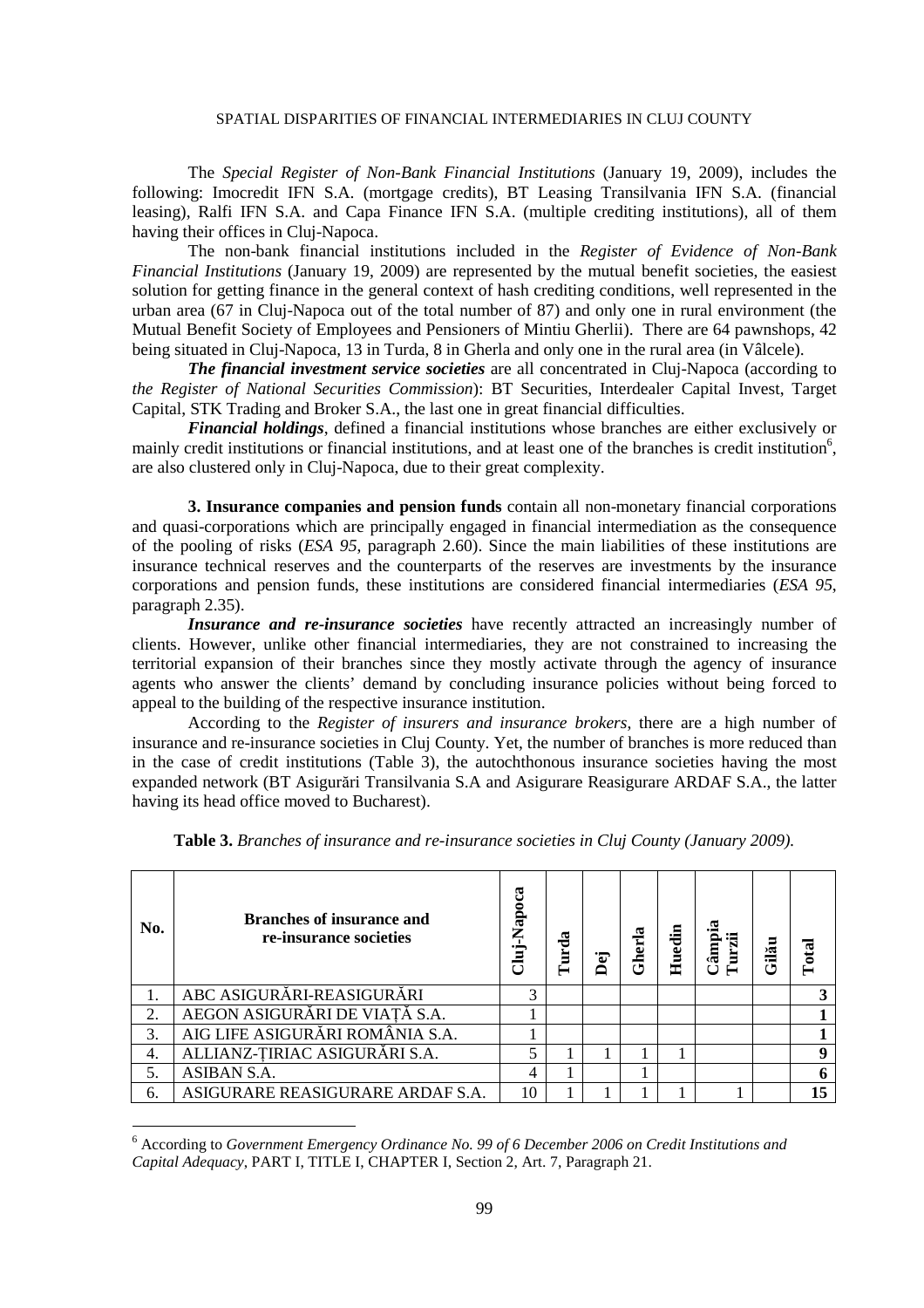| 7.  | ASIGURAREA ROMÂNEASCĂ - ASIROM                                  | 1              | 1              |                | 1              | 1            | 1              | 1   | 6                       |
|-----|-----------------------------------------------------------------|----------------|----------------|----------------|----------------|--------------|----------------|-----|-------------------------|
|     | VIENNA INSURANCE GROUP S.A.                                     |                |                |                |                |              |                |     |                         |
| 8.  | AVIVA ASIGURĂRI DE VIAȚĂ S.A.                                   | 1              |                |                |                |              |                |     | 1                       |
| 9.  | BCR ASIGURĂRI DE VIAȚĂ S.A.                                     | 3              |                |                |                |              |                |     | $\overline{\mathbf{3}}$ |
| 10. | BCR ASIGURĂRI S.A.                                              | $\overline{5}$ | $\mathbf{1}$   | 1              |                | 1            | 1              |     | $\overline{9}$          |
| 11. | BT ASIGURĂRI TRANSILVANIA S.A.                                  | 11             | $\overline{2}$ | $\overline{3}$ | 1              | $\mathbf{1}$ | $\mathbf{1}$   |     | 19                      |
| 12. | CARPATICA ASIG S.A.                                             | $\mathbf{1}$   |                |                |                | $\mathbf{1}$ |                |     | $\overline{2}$          |
| 13. | <b>CERTASIG - SOCIETATE DE ASIGURARE</b><br>SI REASIGURARE S.A. | $\mathbf{1}$   |                |                |                |              |                |     | $\overline{1}$          |
| 14. | CLAL ROMÂNIA ASIGURĂRI                                          | $\overline{2}$ |                |                |                |              |                |     | $\overline{2}$          |
|     | REASIGURĂRI S.A.                                                |                |                |                |                |              |                |     |                         |
| 15. | DELTA ADDENDUM ASIGURARI                                        | $\overline{2}$ |                |                |                |              |                |     | $\overline{2}$          |
|     | <b>GENERALE S.A.</b>                                            |                |                |                |                |              |                |     |                         |
| 16. | EUREKO ASIGURĂRI S.A. (former                                   | $\mathbf{1}$   |                | 1              |                |              |                |     | $\overline{2}$          |
|     | <b>INTERAMERICAN ROMANIA</b>                                    |                |                |                |                |              |                |     |                         |
|     | <b>INSURANCE COMPANY S.A.)</b>                                  |                |                |                |                |              |                |     |                         |
| 17. | EUROINS ROMÂNIA ASIGURARE                                       | $\mathfrak{2}$ | 1              |                |                |              |                |     | $\overline{\mathbf{3}}$ |
|     | REASIGURARE S.A. (former ASITRANS)                              |                |                |                |                |              |                |     |                         |
| 18. | FATA ASIGURĂRI S.A.                                             | $\mathbf{1}$   |                |                |                |              |                |     | $\mathbf{1}$            |
| 19. | GARANTA ASIGURĂRI S.A.                                          | $\mathbf{1}$   |                |                |                |              |                |     | $\mathbf{1}$            |
| 20. | GENERALI ASIGURĂRI S.A.                                         | $\overline{2}$ |                | 1              | 1              |              |                |     | $\overline{\mathbf{4}}$ |
| 21. | <b>GRAWE ROMÂNIA ASIGURARE S.A.</b>                             | $\mathbf{1}$   |                |                |                |              |                |     | $\mathbf{1}$            |
| 22. | ING ASIGURĂRI DE VIATĂ S.A.                                     | $\mathbf{1}$   | 1              | 1              |                |              |                |     | $\overline{\mathbf{3}}$ |
| 23. | IRASIG ASIGURĂRI – REASIGURĂRI S.A.                             | $\mathbf{1}$   |                |                |                |              |                |     | $\mathbf{1}$            |
| 24. | OMNIASIG - ASIGURĂRI DE VIATĂ S.A.                              | $\mathbf{1}$   |                |                |                |              |                |     | $\overline{1}$          |
| 25. | OMNIASIG VIENNA INSURANCE GROUP                                 | $\overline{7}$ | $\mathbf{1}$   | $\overline{2}$ | 1              | 1            | 1              |     | 13                      |
|     | S.A.                                                            |                |                |                |                |              |                |     |                         |
| 26. | OTP GARANCIA ASIGURĂRI S.A.                                     | 6              |                |                |                |              |                |     | 6                       |
| 27. | <b>ROUMANIE ASSURANCE</b>                                       | $\mathfrak{D}$ |                |                |                |              |                |     | $\overline{2}$          |
|     | <b>INTERNATIONAL S.A.</b>                                       |                |                |                |                |              |                |     |                         |
| 28. | SOCIETATEA COMERCIALĂ DE                                        | 3              | 2              | 1              | $\overline{2}$ | 1            | $\overline{2}$ |     | 11                      |
|     | ASIGURARE - REASIGURARE ASTRA                                   |                |                |                |                |              |                |     |                         |
|     | S.A.                                                            |                |                |                |                |              |                |     |                         |
| 29. | UNITA VIENNA INSURANCE GROUP S.A.                               | 3              | $\mathbf{1}$   | 1              | 1              | 1            |                |     | $\overline{7}$          |
|     | <b>TOTAL</b>                                                    | 83             | 13             | 13             | <b>10</b>      | 9            | 7              | 1   | 136                     |
|     | $\%$                                                            | 61.0           | 9.6            | 9.6            | 7.4            | 6.6          | 5.1            | 0.7 | 100                     |

(Source of data: Register of insurers and insurance brokers, adapted)

As in the case of the other financial intermediaries, insurance and re-insurance societies do not have a uniform territorial distribution, 61.0% of the branches being situated in Cluj-Napoca, 38.3% in the other five towns of the county and 0.7% (representing one branch) in the commune of Gilău.

**Pension funds and the activity of the administrators of pension funds, supervised by the** Romanian Private Pension Supervision Commission, have been intensely solicited since 2007, with the introduction of mandatory and voluntary pensions. They present importance in the context of the population ageing and of a decrease in natality, combined with the financial pressures on the former system of social protection.

According to the register of entities authorized and approved by the Private Pension Supervision Commission, there is one administrator of private pension funds having its head office in Cluj-Napoca, namely BT Aegon Fond de Pensii S.A. However, all the other 13 administrators of private pension funds have branches in the urban area of Cluj County.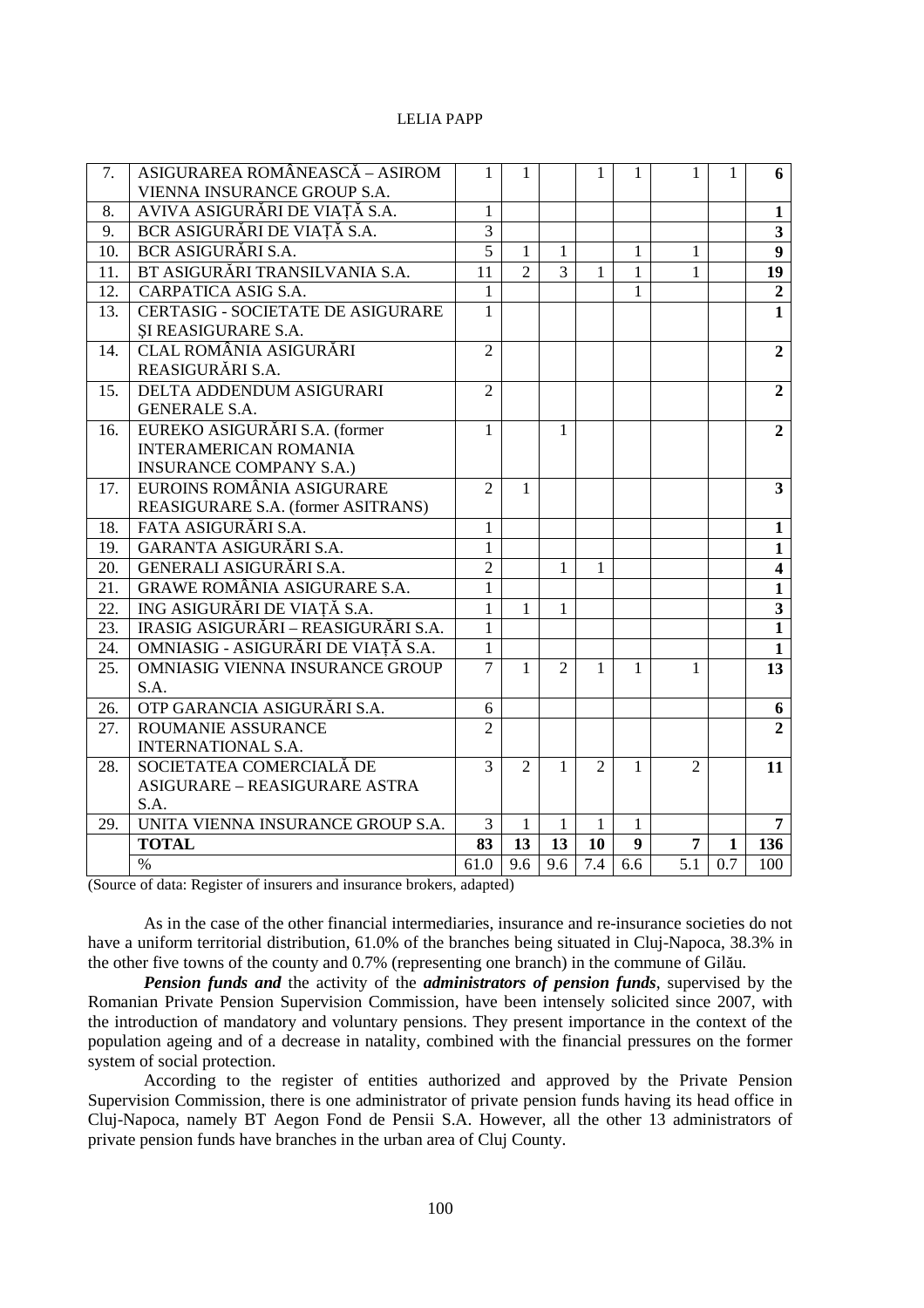## **CONCLUSIONS**

According to economic literature, an efficient financial system, either bank-based or marketbased, creates favourable conditions for persons or economic agents to find the necessary financial resources for their investments: acquisition of fixed assets (land, buildings, vehicles, technological facilities and equipment, etc) or circulating assets (raw materials, intermediate goods, ancillary operating expenses, wages, inventories, etc), as well as replacement, re-equipment or modernization of the already-existent ones. Moreover, it stimulates technological innovation by "*identifying and financing those undertakers capable to successfully innovate the product and the production process*" (Corduneanu and Iovu, 2008, pp. 1-2).

Financial intermediaries such as credit institutions, other non-monetary financial institutions, insurance companies and pension funds, due to their main activity of collecting the capital from the persons or the entrepreneurs with a surplus of capital and distributing it to the persons or the entrepreneurs with a deficit of capital, are essential in the complex process of social and economic development. The economic development, the real estate boom and the creation of a widespread network of financial intermediaries in Cluj County, especially after 2000, have gone hand in hand, situation clearly visible in Cluj-Napoca and its surrounding rural area, assigning the city a financial function of regional importance. This, in the context in which, in the mountainous or remote rural areas of the county, despite the capital remitted by the population involved in the transnational migration for work, little or none improvement of the accessibility to financial services can be observed. In fact, most of the communes have preserved the infrastructure of the former Casa de Economii și Consemnatiuni (The Romanian Savings Bank), the present CEC Bank, whose network was created mainly before 1989 and which has been subjected only to modernization. The development of non-bank financial institutions, such as micro-credit institutions, in the rural area of the county would create a favourable support for agricultural improvements, by facilitating access to finance in conditions adequate to the local necessities.

The present financial and economic crisis felt at global level implies a concentration on cost reduction, with consequences on the territorial expansion of the financial intermediaries, mainly of the credit institutions, as well as a concentration on savings rather than on investments, with direct and indirect implications on the county's economy. For instance, in the first decade of 2009, a reduction of investments in real estate properties and in constructions could be noticed in Cluj-Napoca compared to the same decade of the previous year.

Given their role of mobilizing funds, financial intermediaries, whose activity oscillates more and more between specialization and globalization, are seen as the option for supporting local economy, by channeling external funds towards the small and medium enterprises in need.

## **REFERENCES**

- CORDUNEANU, CARMEN, IOVU, LAURA RAISA (2008), *Etape în dezvoltarea sistemului financiar românesc și corelatia cu nivelul de creștere economică* [Steps in the Development of the Romanian Financial System and the Correlation with the Level of Economic Growth], in *Timişoara Journal of Economics*, no. 1, Timişoara, http://www.tje.uvt.ro/files/art\_5\_ro.pdf, accessed on 31 January 2009.
- DEMIRGÜÇ-KUNT, ASLI, BECK, THORSTEN, HONOHAN, PATRICK (2008), *Finance for All? Policies and Pitfalls in Expanding Access*, A World Bank Policy Research Report, The World Bank, Washington, D.C., http://siteresources.worldbank.org/INTFINFORALL/Resources/ 4099583-1194373512632/FFA\_book.pdf, accessed on January 27, 2009.
- VRÎNCEANU, CLAUDIU (2009), *Top 10 cele mai profitabile bănci pe anul trecut (2008)* [Top 10 Banks by Profit in 2008], http://www.wall-street.ro/slideshow/Finante-Banci/61267/Top-10 cele-mai-profitabile-banci-pe-anul-trecut.html, accessed on March 25, 2009.